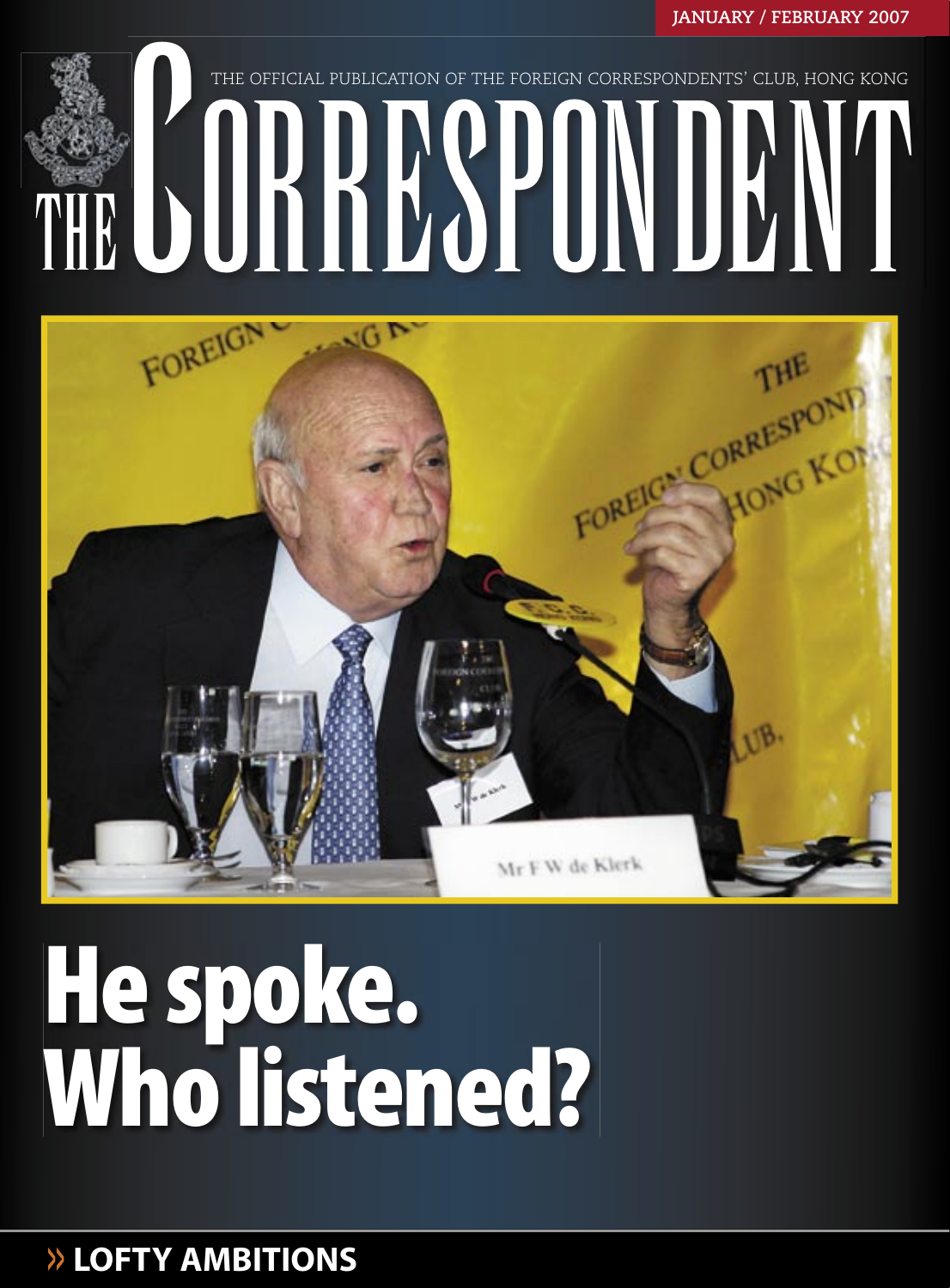

## Lofty Thoughts

Converting old factories into flats, restaurants and boutiques is a common part of the redevelopment process in many big cities. **Chris Dillon** looks at why it hasn't taken off in Hong Kong.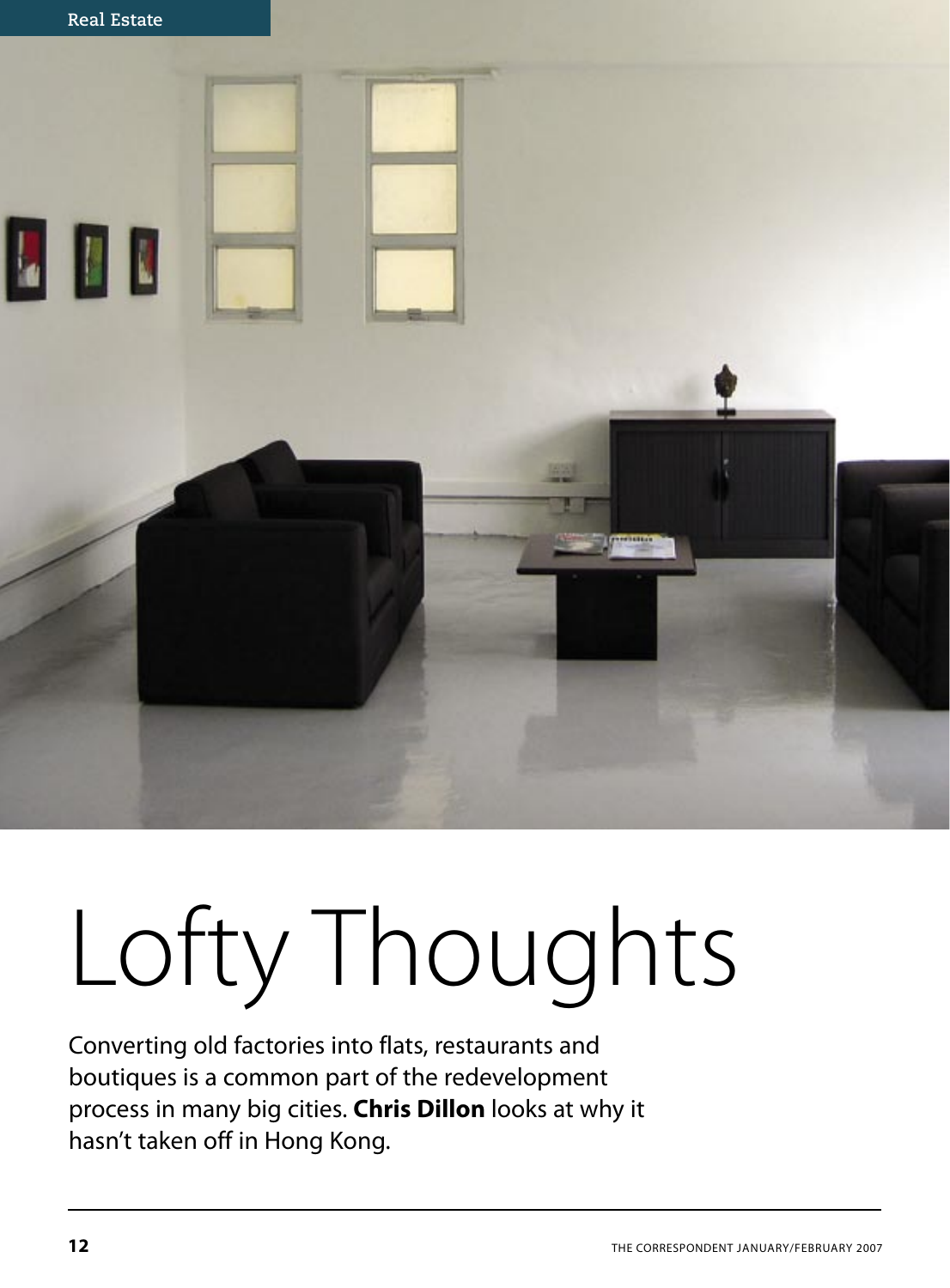

More than 90 per cent of Hong Kong's factories were built after 1970. Concrete boxes are the norm, and there aren't many architectural details to give these buildings character.

I f you're under 30 or new to Hong Kong, you may not know that our city was once a major manufacturing centre. Hong Kong's low labour costs, central location and deep harbour made it a natural place to f you're under 30 or new to Hong Kong, you may not know that our city was once a major manufacturing centre. Hong Kong's low labour costs, central location produce clothes, toys and a range of other goods. A visit to the Hong Kong Museum of History quickly confirms how important light manufacturing was to our economy from the end of World War II until the 1970s.

But as wages rose, the price of local real estate increased and China started welcoming foreign factories, Hong Kong's appeal as a manufacturing base began to decline. Today, manufacturing plays a relatively minor role in our economy. But at the end of 2005, Hong Kong had more than 17 million square metres of factory space, of which more than 1.2 million square metres were vacant.

In the Americas, Europe and Australia, large cities faced similar challenges when manufacturers left inner city neighbourhoods in search of less expensive labour in developing economies and cheaper, more modern space in industrial parks. Factories would be abandoned or sit vacant until artists, students and other pioneers began to move in, often illegally. The new residents of these "loft" appartments lent these neighbourhoods a sense of flair and excitement. In time, investors and speculators began buying the factories, and areas such as New York's SoHo,

Flatiron and Tribeca were revitalised.

The original loft-dwellers were motivated by a desire for cheap, plentiful space. As industrial neigbourhoods were renewed, they were displaced by wealthy professionals who also wanted space and a central location. Both the pioneers and the yuppies liked the idea of an alternative lifestyle and escaping the blandness of the suburbs.

With their large, open spaces and abundant natural light, lofts are now found in many cosmopolitan cities. So why don't we have them in Hong Kong?

One reason is architecture. Overseas, lofts are often located in 50- to 100-year-old buildings with high ceilings, exposed brick walls, hardwood floors and large windows. With money and imagination, these buildings become shells that can be transformed into unique, visually interesting homes, offices and boutiques. By contrast, more than 90 per cent of Hong Kong's factories were built after 1970. Concrete boxes are the norm, and there aren't many architectural details to give these buildings character.

Financing is another issue. On an indexed basis, where 1999 equals 100, the value of factory space plummeted from 171.4 in 1996 to 71.7 in 2003. By the end of 2005, values had rebounded to 135.9, well below peak prices. This volatility left lenders gun-shy. An informal survey in 2005 found firms that were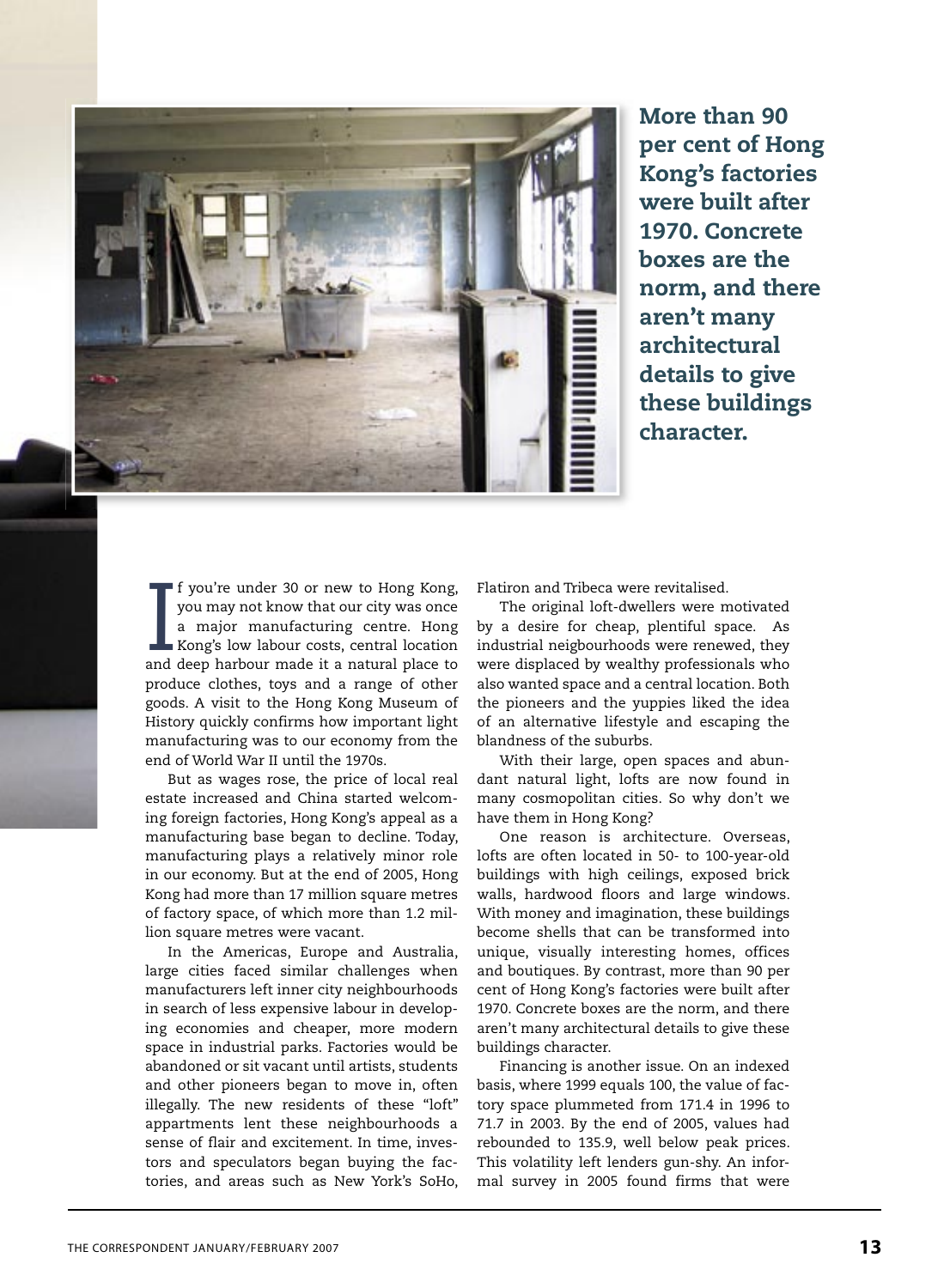Hong Kong people also value conformity. Ease of resale and financing make a 400-square-foot flat in Sha Tin more desirable than something as conventional as a remodelled walk-up in SoHo.

willing to provide a factory mortgage used valuations that were five to 40 per cent below market, would lend 50 to 60 per cent of that value, and wanted a one-percentage-point premium over the prime lending rate. Mortgage terms like these make conventional flats much more attractive.

Hong Kong people also value conformity. Ease of resale and financing make a 400-square-foot flat in Sha Tin more desirable than something as unconventional as a remodelled walkup in Soho or Noho. For most people, the idea of living in a converted factory is simply beyond imagining.

Regulations governing local property are perhaps the biggest obstacle. As part of Hong Kong 2030, a strategic plan for the territory's physical development, the Hong Kong Government commissioned a number of working papers, including one that examined the feasibility of converting selected industrial buildings in Ma Tau Kok and Yau Tong into lofts.

The working paper assumed the loft conversions would occur on a whole-building basis, which would limit participation to large develop-